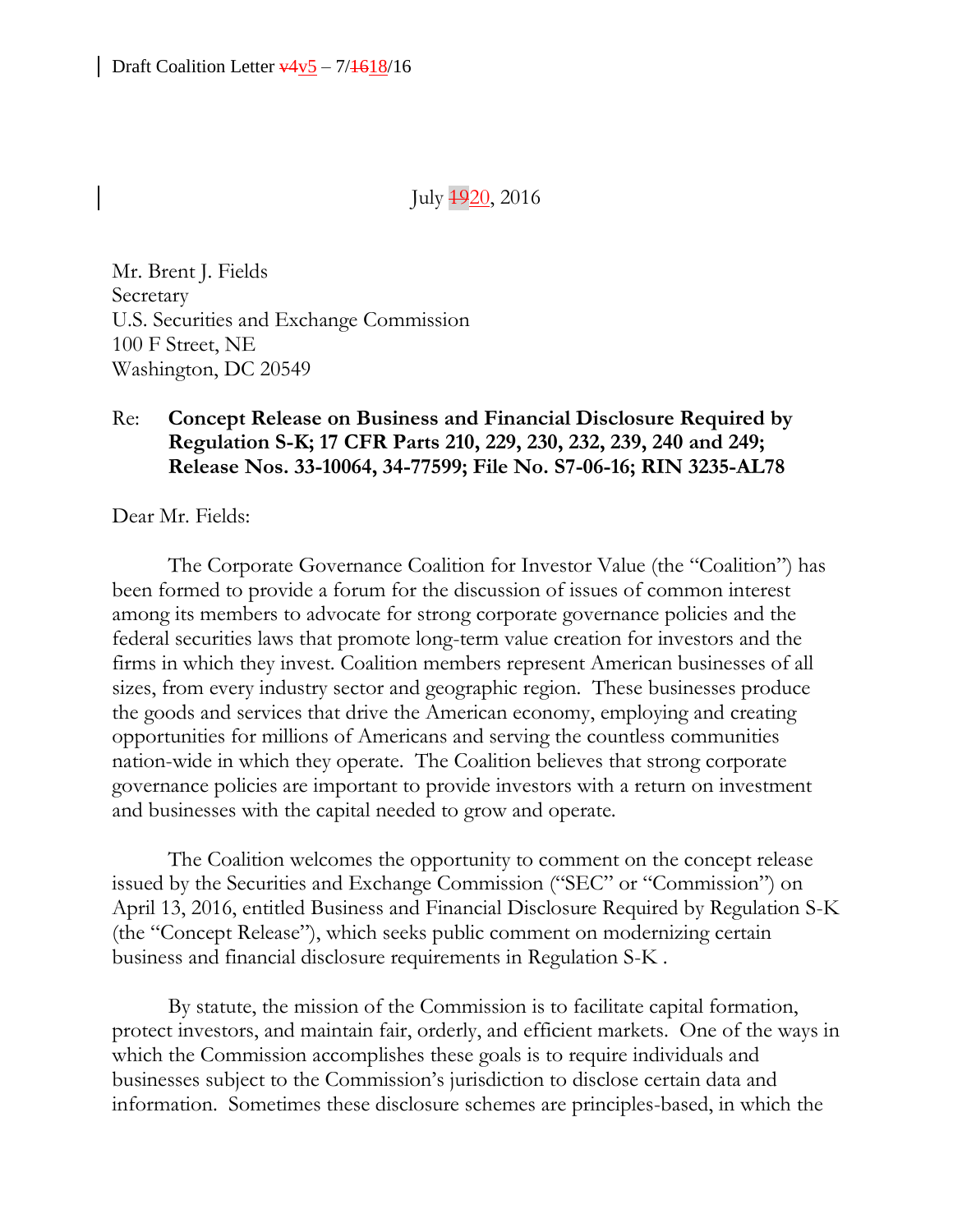filer is provided guidance on how and what to file. In other circumstances, like Regulation S-K, the Commission prescribes specific items that a business must disclose. In either case, disclosure is the measure of transparency a company must give investors if it wishes to access the deepest, most liquid, and most diverse capital markets the world has ever known. Private companies are not subject to Regulation S-K.

For the past eight decades or more, federal securities laws have required registrants to disclose "material" information to the Commission and to investors. Failure to do so carries penalties under the Securities Act of 1933 and the Securities Exchange Act of 1934. This duty predates and exists *even without* the Commission's adoption of Regulation S-K or the proposals for changes thereto outlined in the Concept Release. So while the Commission should strive to limit the set of specific disclosures it mandates to those that are material, it is critically important to highlight the difference between a Commission-imposed duty to disclose a piece of information and the duty to disclose information that would be considered "material" under the securities laws. The former is not conclusive of the latter.

The judicial branch of government has produced a long history of jurisprudence on the concept of materiality, which companies have relied upon in determining what must be disclosed and what does not have to be disclosed to avoid liability under the federal securities laws. Forty years ago, the U.S. Supreme Court in the landmark case of *TSC Industries v. Northway* refused to find that a fact is material just because an investor "might" find it important. A fact is material, the Court held, if "there is a substantial likelihood that a reasonable shareholder would consider it important in deciding how to vote."<sup>1</sup> The Supreme Court again addressed materiality in 1988 with *Basic Inc. v. Levinson*, where it made clear that the *TSC* materiality construct applies not only to voting decisions as were at issue in *TSC*, but also to decisions to buy, sell, or hold a security.<sup>2</sup> The *TSC-Basic* formulation has guided federal securities regulation ever since.

Under our jurisprudence, materiality is a conclusion of law, not of a democratic process. To be sure, there are disclosures that special interest groups want the Commission to force businesses to make under Regulation S-K for which these groups claim there is "broad public support." Broad public support, however, is not the test for materiality because it does not necessarily make a disclosure decision-

 $\overline{a}$ 

<sup>&</sup>lt;sup>1</sup> 426 U.S. 438, 449 (1976).

<sup>&</sup>lt;sup>2</sup> 485 U.S. 224 (1988).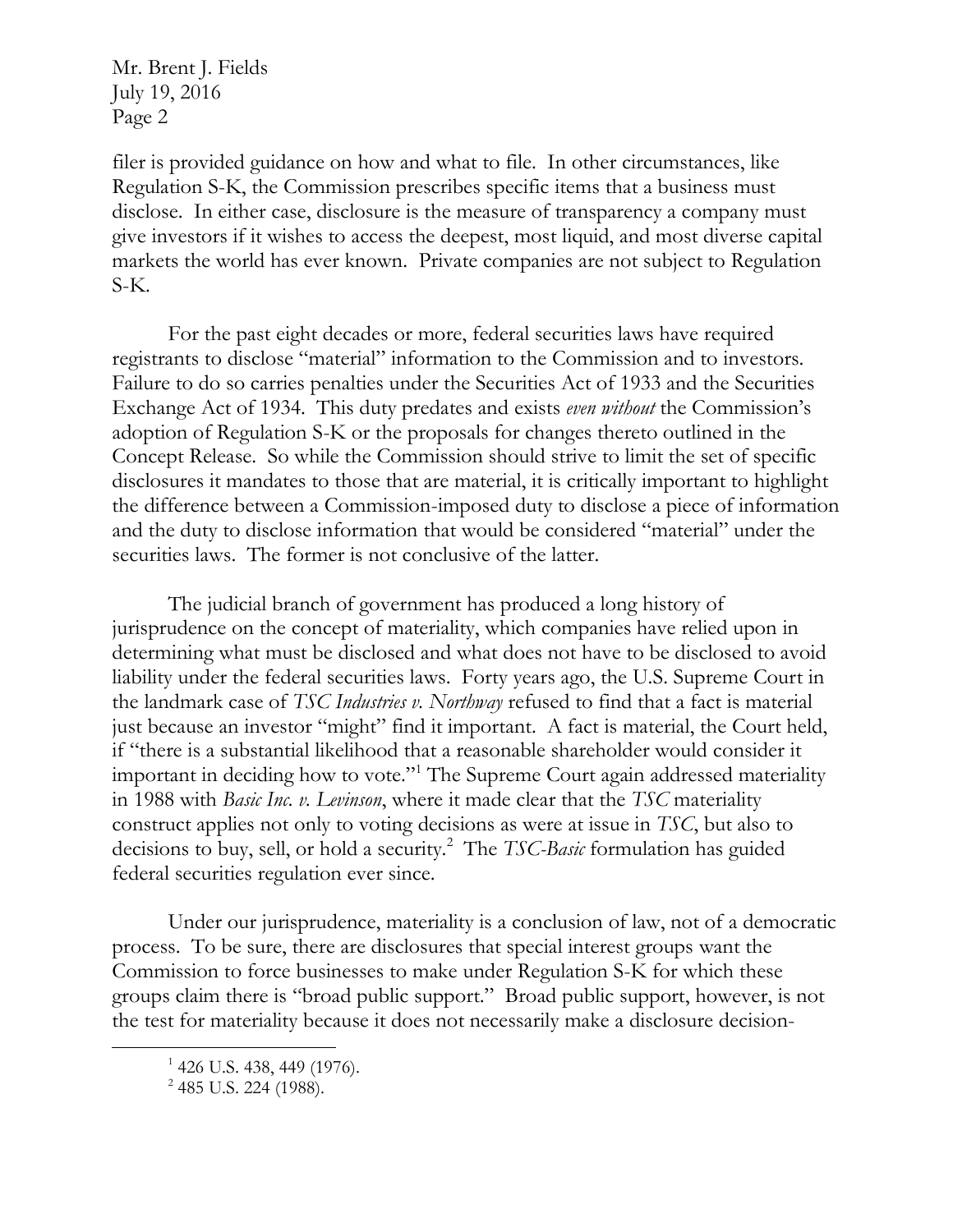useful to the reasonable investor, the crux of the materiality definition that has served our capital markets so well for so long. Our longstanding, disciplined approach to materiality reduces the risk that disclosures will become too voluminous—at great expense to the company *and* its investors—by trying to be all things to all people. It also helps the SEC, in developing disclosure regulation, to focus on what is best for investors overall so the agency can more faithfully carry out its role as the regulator of capital markets.

Considering whether information would be decision-useful to a reasonable investor is central to the Supreme Court's materiality test. The courts have told us a great deal about the reasonable investor. According to the Supreme Court, one should not ascribe "child-like simplicity" to the reasonable investor.<sup>3</sup> To the contrary, lower courts have said that reasonable investors are presumed to be able to complete basic mathematical calculations, to comprehend the basic operation of a securities margin account, to understand the time value of money and basic principles of diversification, to know that free cash and securities may be used to earn interest, to be able to read and understand risk factors and other disclosures plainly presented in a prospectus, and generally to be aware of macroeconomic conditions.<sup>4</sup> The fact that courts have referenced these characteristics of a reasonable investor further indicates that materiality centers on the financial and operational performance of companies and on investment returns for investors.

In recent years, however, there have been efforts to erode this longstanding approach to materiality. Some activists and special interest groups with narrow, parochial agendas have encouraged the Commission to mandate new disclosures, even if shareholders have consistently and overwhelmingly rejected shareholder proposals for such disclosures. Others have used the vernacular of "*today's* reasonable investor," as if the mere passage of time has changed the basic investor incentives that form the bedrock of American corporation law. Indeed, some activists have prevailed on Congress to use corporate disclosures to resolve foreign affairs issues—to the detriment of corporations, their investors and even the intended beneficiaries of those efforts. These developments have threatened to confuse materiality by implying an identity convergence between disclosure and materiality, *i.e.* "if it is disclosed, it *must*

 $\overline{a}$ 

<sup>3</sup> *Id.* at 234.

<sup>&</sup>lt;sup>4</sup> See, e.g., In re Merck & Co., Inc. Securities Litigation, 432 F.3d 261 (3d Cir. 2005); Levitin v. *PaineWebber, Inc.*, 159 F.3d 698, 702 (2d Cir. 1997); *In re Donald J. Trump Casino Securities Litigation*, 7 F.3d 357 (3d Cir. 1993); *Dodds v. Cigna Securities, Inc.*, 12 F.3d 346 (2d Cir. 1993); *Flamm v. Eberstadt*, 814 F.2d 1169 (7th Cir. 1987); *Zerman v. Ball*, 735 F.2d 15 (2d Cir. 1984).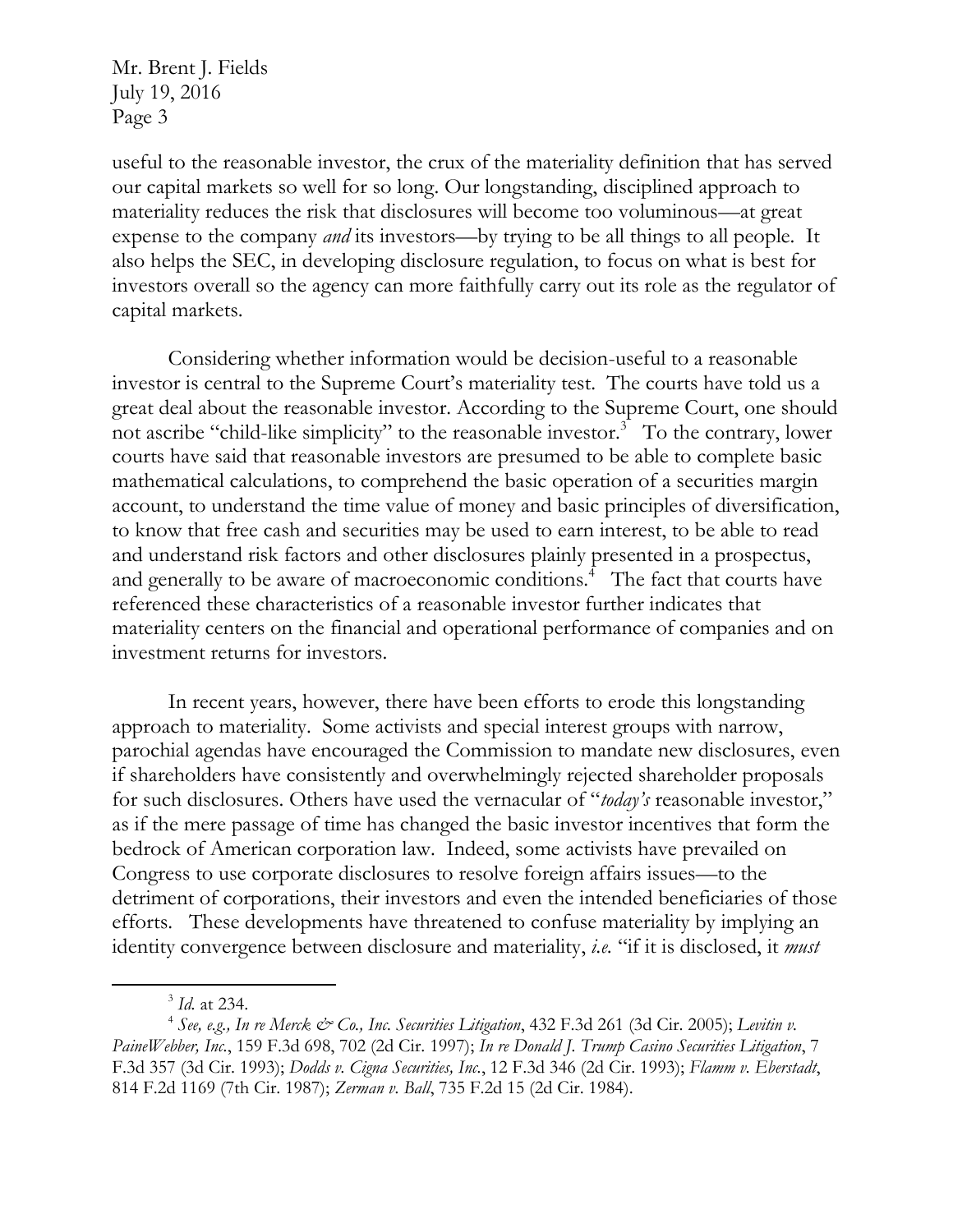by its nature be material." These efforts should be rejected by the Commission, which serves an important disclosure "gatekeeping" function. If these efforts are permitted to succeed, they will further overload investors with decision-*useless* information. The guiding principle for public company disclosure is, and should remain, materiality as viewed by a reasonable investor.

The Coalition supports a system of securities regulation in which investors are provided with decision-useful information to deploy capital efficiently and for businesses to raise the financial resources needed to grow and expand. The concept of "materiality" has played the central role in our American capital markets for decades and has contributed to the formation of the deepest, most diverse, most liquid markets the world has ever known. The ability of businesses of all sizes—from young Main Street entrepreneurs to more mature companies that have employed millions of Americans for generations—to seek appropriate forms of investment from investors of all walks of life within our disclosure-based regulatory system is the hallmark of American free enterprise.

Our comments on the Concept Release are based on four over-arching principles. In seeking to improve the effectiveness of SEC disclosure documents, the Commission should:

1. Focus on materiality to improve Regulation S-K disclosure;

2. Not expand special-interest disclosure;

3. Make greater use of scaled disclosure to encourage capital formation; and

4. Consider additional techniques for modernizing the format of disclosure documents.

### **A. The Commission Should Focus on Materiality to Improve Regulation S-K Disclosure**

Since the federal securities laws first were enacted, and especially in more recent years, the disclosure documents that companies file with the SEC have continued to expand, as reflected, for example, by the lengthy annual reports on Form 10-K and proxy statements provided to investors. As many commentators have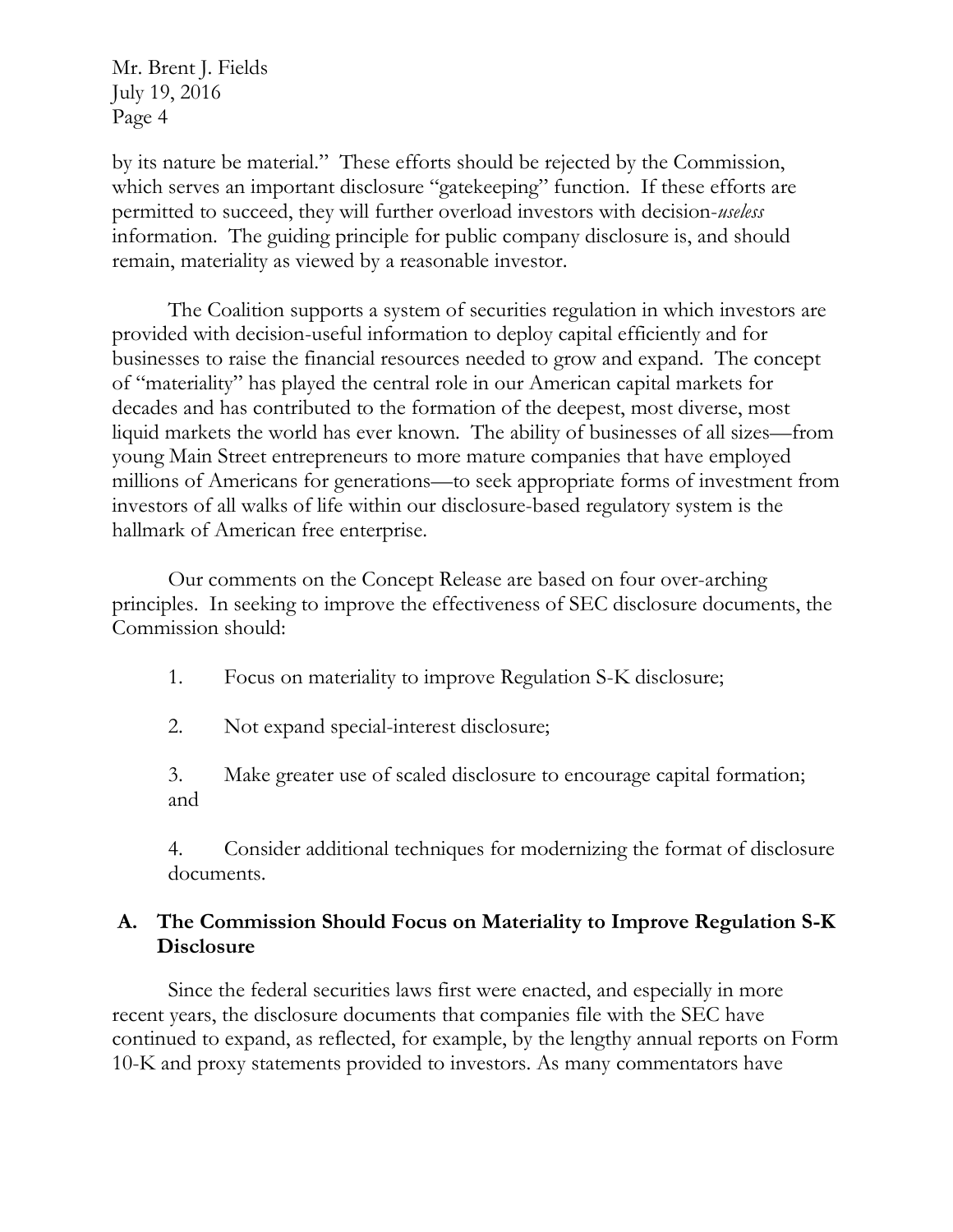pointed out, disclosure documents are laden with too much information that is obsolete, unnecessarily repetitive, or otherwise not useful to investors.

Requiring public companies to disclose only information that is material to investment decisions promotes capital formation and the efficient allocation of capital. Excessive disclosure mandates, whether under Regulation S-K or other regulations, have the tendency to obfuscate rather than inform. A 2015 study conducted by Stanford University concluded that "55% of investors believe that a typical proxy statement is too long," and a full 48% believe that it is difficult to read and understand. Improving the effectiveness of the Commission's disclosure regime requires us to rethink what information should be disclosed—as well as how it should be disclosed—with this in mind.

In reimagining the disclosure regime, the guiding principle should be materiality. The Commission should strive to develop a Regulation S-K that is no broader than what a court would consider material under the federal securities laws. In addition to the risk of overloading investors with non-decision-useful information, requiring disclosures of non-material information risks politicizing the Commission as it chooses which special interest disclosures to mandate or not. Against this backdrop, outlined below are some recommendations for improving the effectiveness of a number of items from Regulation S-K as identified in the Concept Release.

### 1. **General Development of Business (Item 101(a)(1))**

We believe the information included under this requirement is generally material. However, in the case of a company that is already subject to the reporting requirements of the Securities Exchange Act, information regarding material acquisitions, dispositions, or bankruptcies should already be disclosed in a Form 8-K or other filing given its materiality to the company's business. Redundant disclosure in reports subsequent to the Form 8-K should not be required. The SEC could choose to make a distinction under this S-K item between new registrants (who may be disclosing the general development of their business, including prior mergers or bankruptcies, for the first time in a registration statement) and established registrants (who would have disclosed such information in a previous filing). As a general matter, we do not believe companies should be required to disclose the same or substantially similar information in multiple filings.

### 2. **Narrative Description of Business (Item 101(c))**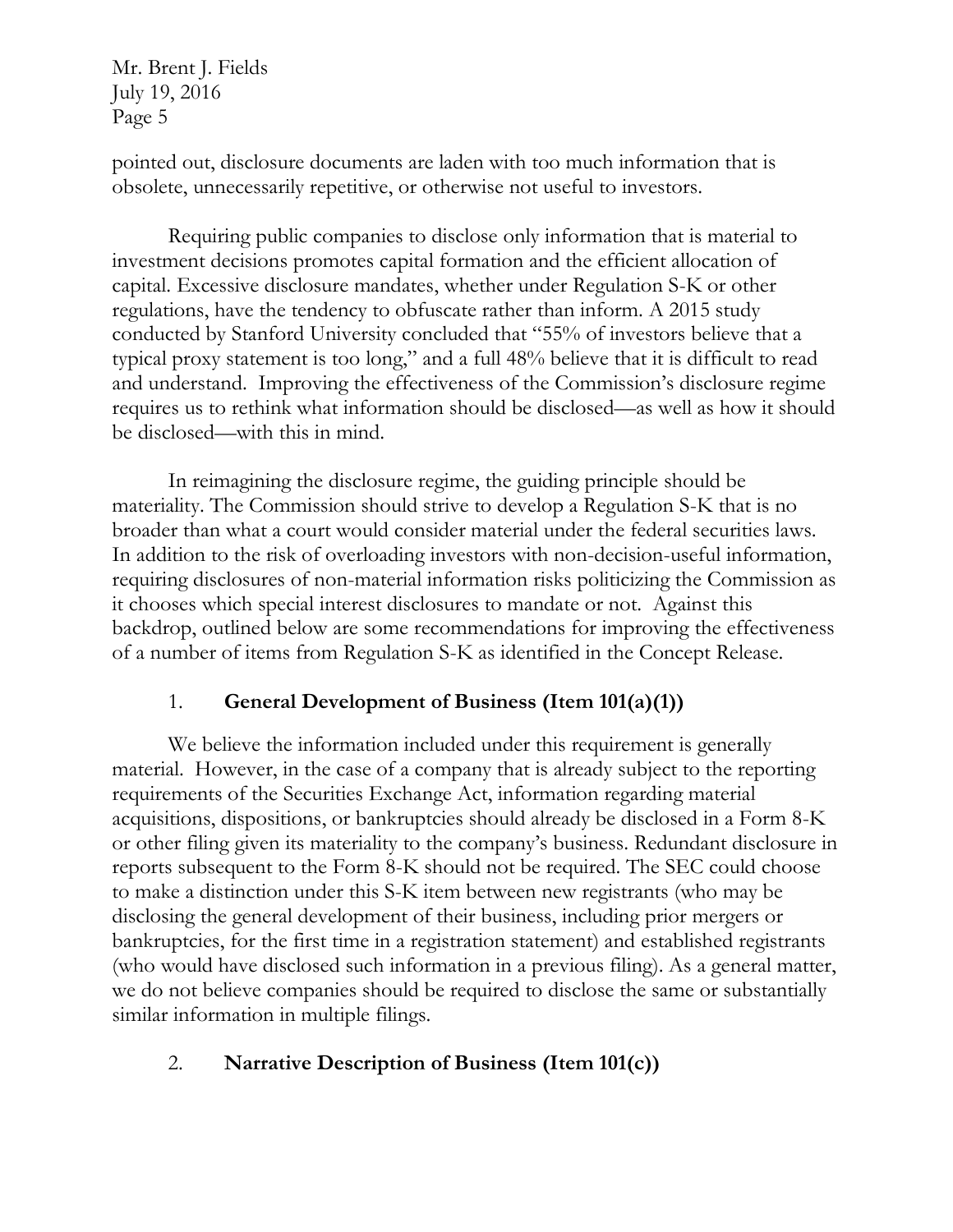Generally, Item 101(c) should be limited to a brief summary of background information on a business. Some of the more substantive information currently required to be disclosed here, such as working capital practices and compliance with environmental laws, would be better addressed in other sections, such as MD&A. Additionally, items that are no longer applicable to most registrants, such as dollar amount of backlog orders believed to be firm, should be eliminated.

## 3. **Technology and Intellectual Property Rights (Item 101(c)(1)(iv))**

We do not believe the SEC should mandate prescriptive quantitative disclosure about intellectual property, such as requiring registrants to disclose the number of patents they hold. Merely providing the number of patents or a catalog of other details of an intellectual property portfolio is not particularly useful for investors and is not material information. Because the role that intellectual property may play in a registrant's operations can vary widely, focusing on materiality allows registrants to disclose information about technology and intellectual property that is important to their business in a way that is beneficial for their investors. Indeed, this item is properly couched in terms of making disclosure "to the extent material to an understanding of the registrant's business taken as a whole," which we support as the appropriate screen against immaterial disclosure.

## 4. **Government Contracts and Regulation, including Environmental**  Laws (Items  $101(c)(1)(ix)$  and  $(c)(1)(xii)$ )

The current disclosure requirements related to government contracts and regulation are sufficient. This item as it currently exists with its focus on materiality has been effective in eliciting useful information from registrants. Changing this item to include additional detailed requirements would likely lead to an abundance of immaterial information, which would run counter to the goal of improving disclosure. In fact, we believe this item, with its emphasis on materiality as the disclosure threshold, should be a model for other Regulation S-K items.

# 5. **Number of Employees (Item 101(c)(1)(xiii))**

We question whether disclosing the number of a company's employees provides material information to investors, particularly as many companies rely on a large seasonal or part-time workforce, as well as consultants, independent contractors and others who do not neatly fit into the traditional "employee" definition. Nevertheless, to the extent this item remains qualified by the phrase "to the extent material to an understanding of the registrant's business taken as a whole," we do not object to its continued disclosure, except that in light of ongoing confusion over who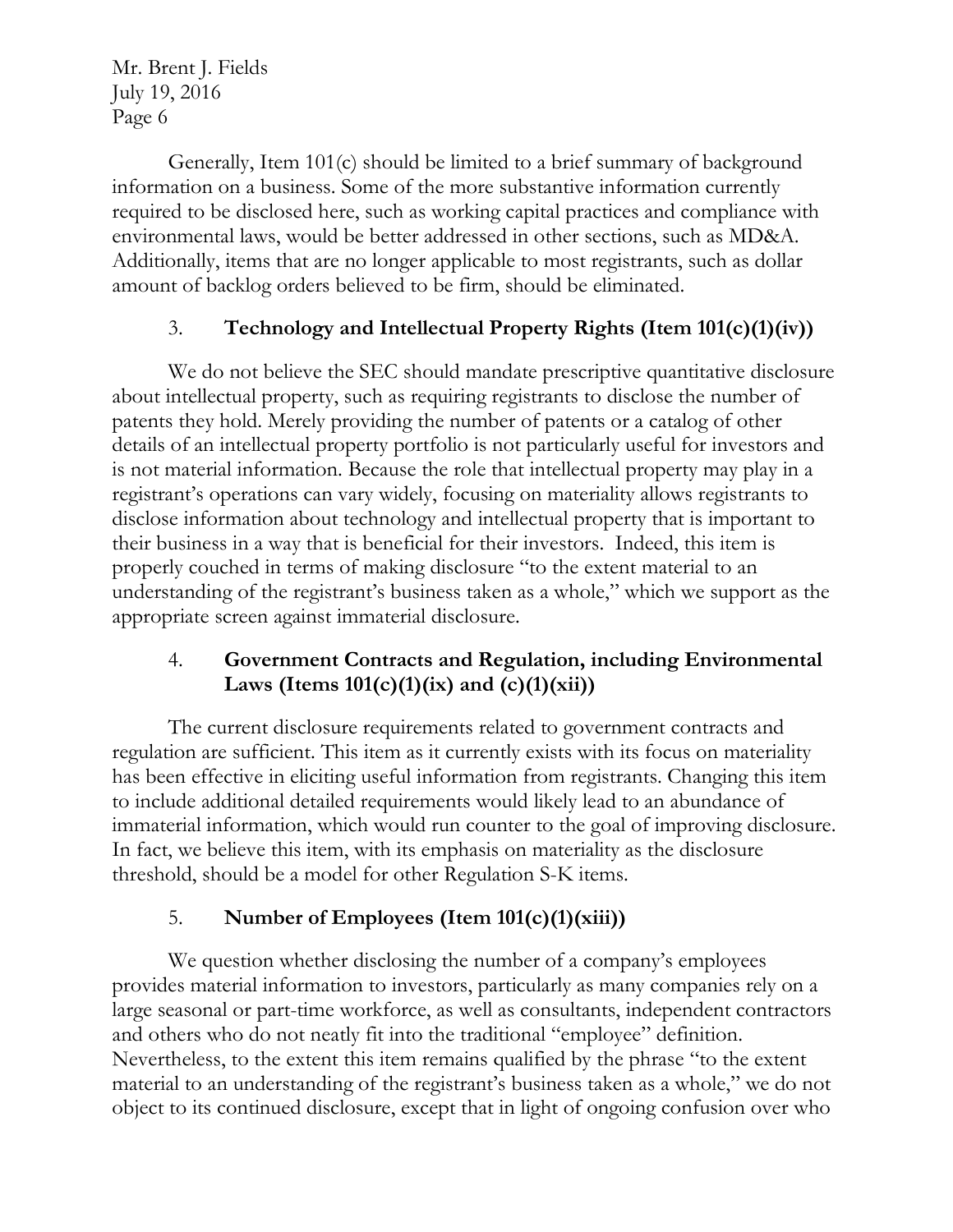counts as an employee due to recent positions taken by federal and state labor authorities, the SEC should clarify its expectations for this disclosure item. But in any event, Item  $101(c)(1)(xiii)$  should not be expanded to require additional disclosure related to employees, such as distinguishing between unionized and non-unionized employees or actual employees and independent contractors, unless those distinctions are material to the registrant's business.

# 6. **Description of Property (Item 102)**

We do not opposebelieve the retentionCommission should consider eliminating this disclosure except to the extent disclosure of Hem 102, as it can provideproperty provides material information for investors and asks registrants to focus on materially important property. Howeveror is necessary to make other disclosures not misleading. If this disclosure is retained, however, Item 102 should not be expanded to include additional disclosure, and the SEC should clarify that for registrants who do not have material physical properties, disclosure about their corporate headquarters, office space, and other facilities is optional, not required.

# 7. **Selected Financial Data (Item 301)**

In order to simplify the time periods used in disclosure, Item 301 should be amended to only require financial data for the past three fiscal years instead of the past five fiscal years, unless additional years are necessary to not be misleading. Given the availability of data online and in previous filings, information beyond three years is easily obtainable for investors. Investors would still receive necessary information, but the change would bring more consistency to the required disclosure.

Moreover, we do not believe that the SEC should require auditor involvement (e.g., audit, review, or specified procedures) for this disclosure. We note that extant Public Company Accounting Oversight Board auditing standards (AS 2710) provide guidance for an auditor to read and consider other information in documents containing audited financial statements for material inconsistencies with information appearing in the financial statements and material misstatement of facts.

Item 301 should not be modified to be more prescriptive. Mandating use of additional metrics would force many registrants to make disclosures that are immaterial to their business. This would result in bogging down investors with irrelevant information, which would perpetuate some of the current pitfalls of the existing Regulation S-K disclosure regime. We believe that retaining the current requirements while allowing registrants to provide additional information that is material to their business is the best approach.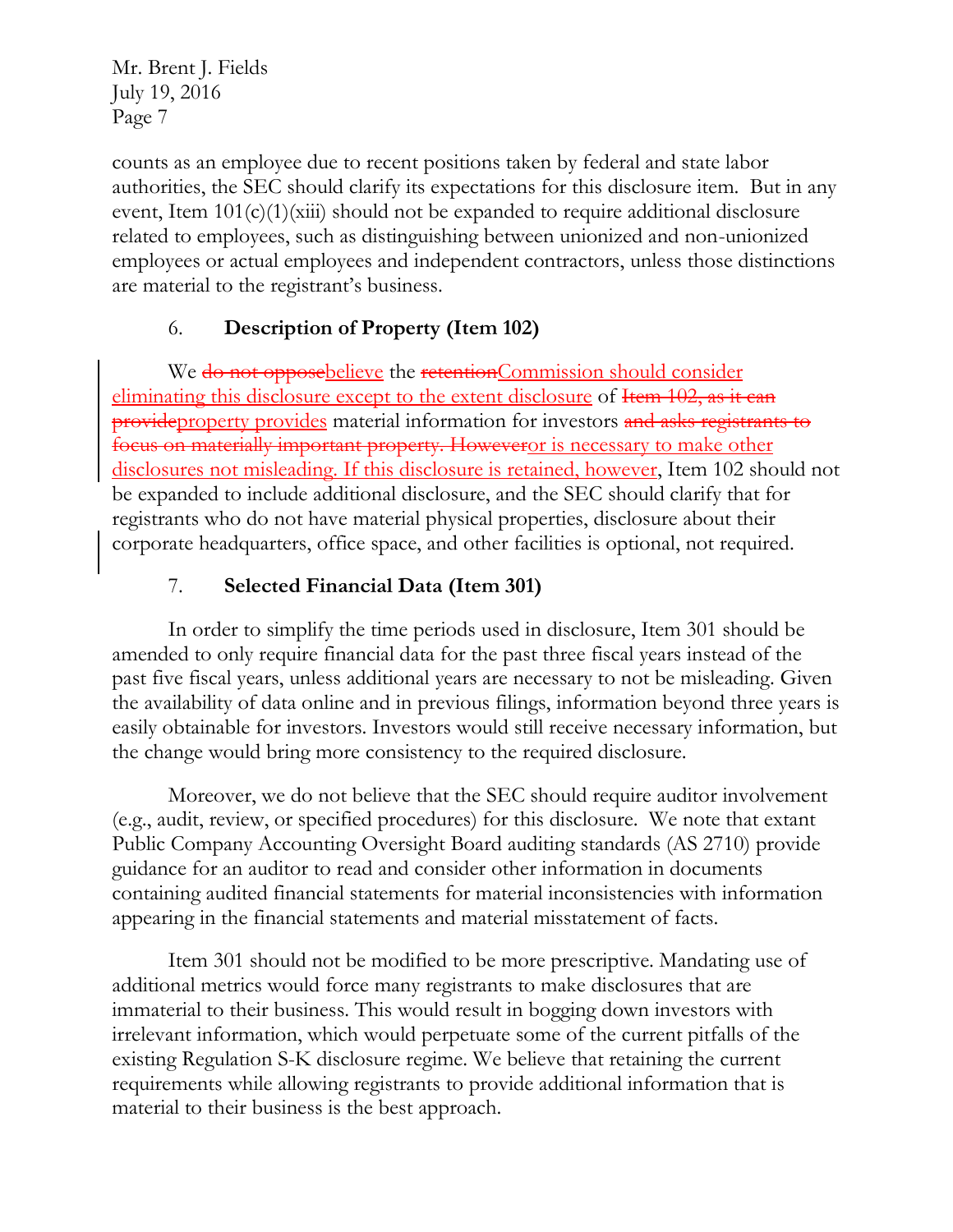#### 8. **Supplementary Financial Information (Item 302)**

Because the disclosure required by Item 302(a) is required in prior quarterly reports, we believe Item 302(a) can safely be eliminated. Thus, the disclosure required under Item 302(a) is yet another example of duplicative information that unnecessarily complicates and lengthens disclosure documents, while increasing burdens for registrants and offering little value to investors. As with Item 301, we do not believe that the SEC should require auditor involvement for this disclosure.

### 9. **MD&A (Item 303)**

We support a more principles-based approach to Item 303 that emphasizes materiality as seen through the eyes of a reasonable investor. Currently, Item 303 is often duplicative of other required disclosure, and should be revised to eliminate redundancy. For example, the discussion of "off-balance sheet arrangements" and "contractual obligations" is required in a registrant's financial statements under GAAP, and thus, should be removed from Item 303. We also believe that the required tabular disclosure of contractual obligations should be removed for similar reasons. We agree that consolidating the various Commission and Staff guidance on MD&A into a single place would be helpful to preparers of MD&A disclosure.

In addition to removing duplicative disclosure, the SEC should also consider revising the time periods required to be discussed as part of a registrant's MD&A. The disclosure should only include information from the most recently completed quarterly or annual period. Information about prior periods can easily be obtained by investors in previous filings. Repetition of previously disclosed information can distract investors from new data and lead to confusion. We do not believe that the SEC should require auditor involvement for this disclosure.

As suggested in the Concept Release, providing an executive-level overview to MD&A that emphasizes the most important information would be helpful for investors and allow registrants to highlight material information so it does not get buried among a large volume of required disclosure. However, we would oppose the addition of industry-specific prescriptive disclosure to MD&A, because such a requirement could quickly lead to unwieldy disclosure requirements across industries and potentially impose an additional burden on registrants within a particular industry by adding mandatory metrics that are not required for other registrants. We believe that registrants should be encouraged to provide relevant industry information, provided that it is material. In contrast, rigid requirements would add unnecessary disclosure that is of limited use to investors.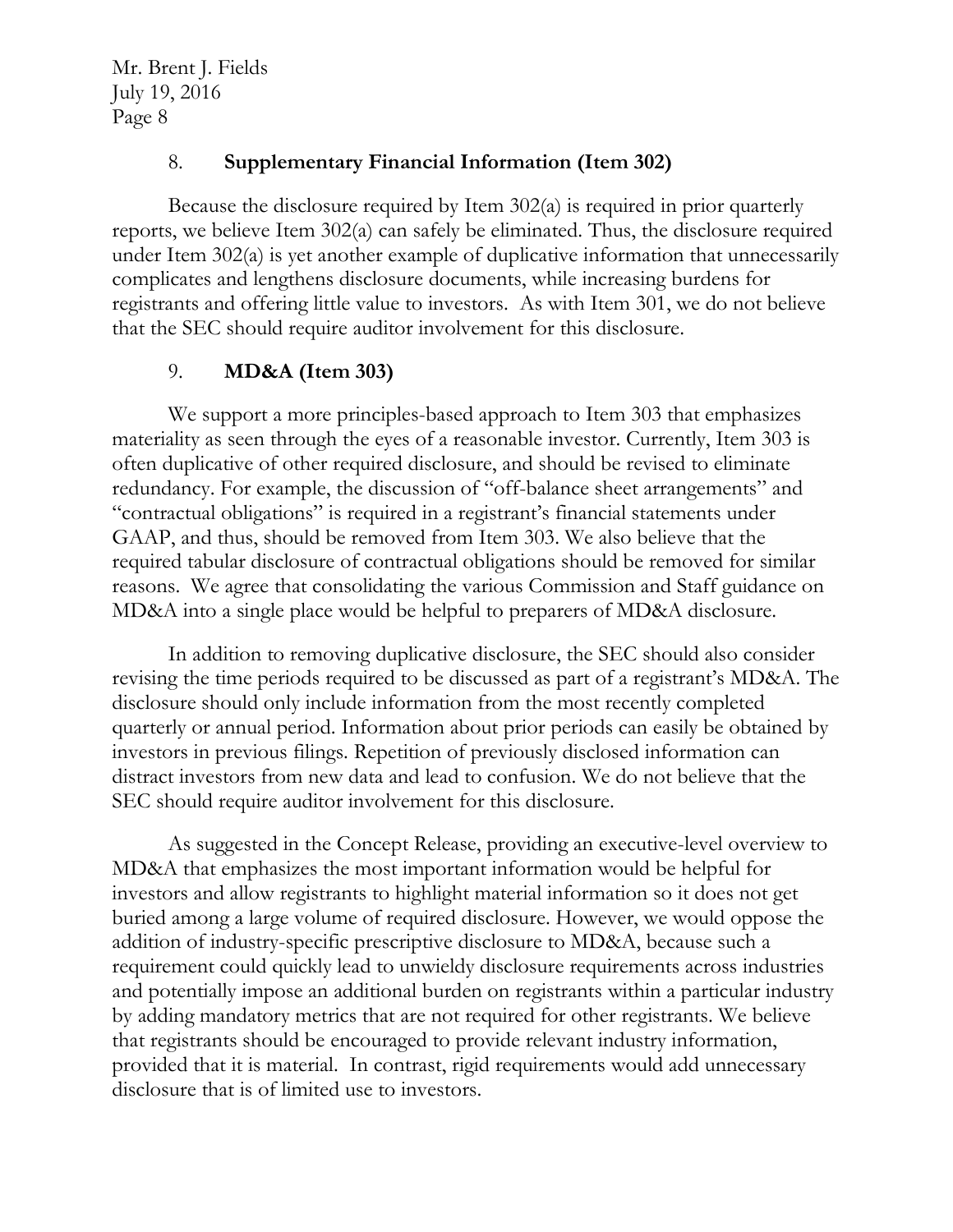Although registrants receive the benefit of a forward looking statement disclaimer for information included in MD&A, this is not necessarily the case for similar information provided in the financial statements, including any footnotes. We urge the Commission to explore ways in which it can harmonize the treatment of forward looking statements in MD&A and financial statements, perhaps using its rulemaking or exemptive authority.

#### 10. **Risk Factors (Item 503(c)) and Consolidating Risk-Related Disclosure**

We support the consolidation of disclosure related to risk, legal proceedings, and risk management so that it is discussed in a single item, as opposed to the current practice of piecemeal discussion of risk in various items throughout a filing. This would eliminate duplicate discussions of risk and eliminate the need for crossreferencing entire sections of filings- and provide investors with succinct information in one location.

Because risk disclosure is one of most useful areas for investors, we believe that it would be helpful for registrants to enumerate only company-specific risks (as opposed to risks that affect an entire industry or geography) and to highlight the most important risks by listing them at the beginning of the risk disclosure section with relevant subheadings to convey their importance to investors. This would allow most material risks to be easily distinguished from the more generic risks that registrants are more likely to include out of an abundance of caution. This practice could help alleviate the SEC's concerns that important risk factors are becoming more difficult for investors to identify, and hopefully, it could encourage registrants to refocus discussions of risk on those items that are material and eliminate superfluous, boilerplate disclosure. While the Commission appears concerned by the possibility that registrants include some risk factors out of an abundance of caution, we do not believe that the Commission should amend this requirement in a way that makes disclosure of risk factors any more prescriptive. Presently, the Regulation S-K instruction requires the registrant to disclose the "most significant factors that make the offering speculative or risky." The risk factors must also be "organized logically." Risks vary from company to company and industry to industry; registrants should be afforded flexibility in the manner in which they communicate company-specific, material risk factors to investors. Neither do we favor revising the disclosure rules to require registrants to discuss how they intend to address or remediate individual risks, as doing so may not be possible in certain cases and could reveal competitionsensitive information. The way a company manages risk it typically discussed in a more holistic fashion in other disclosures.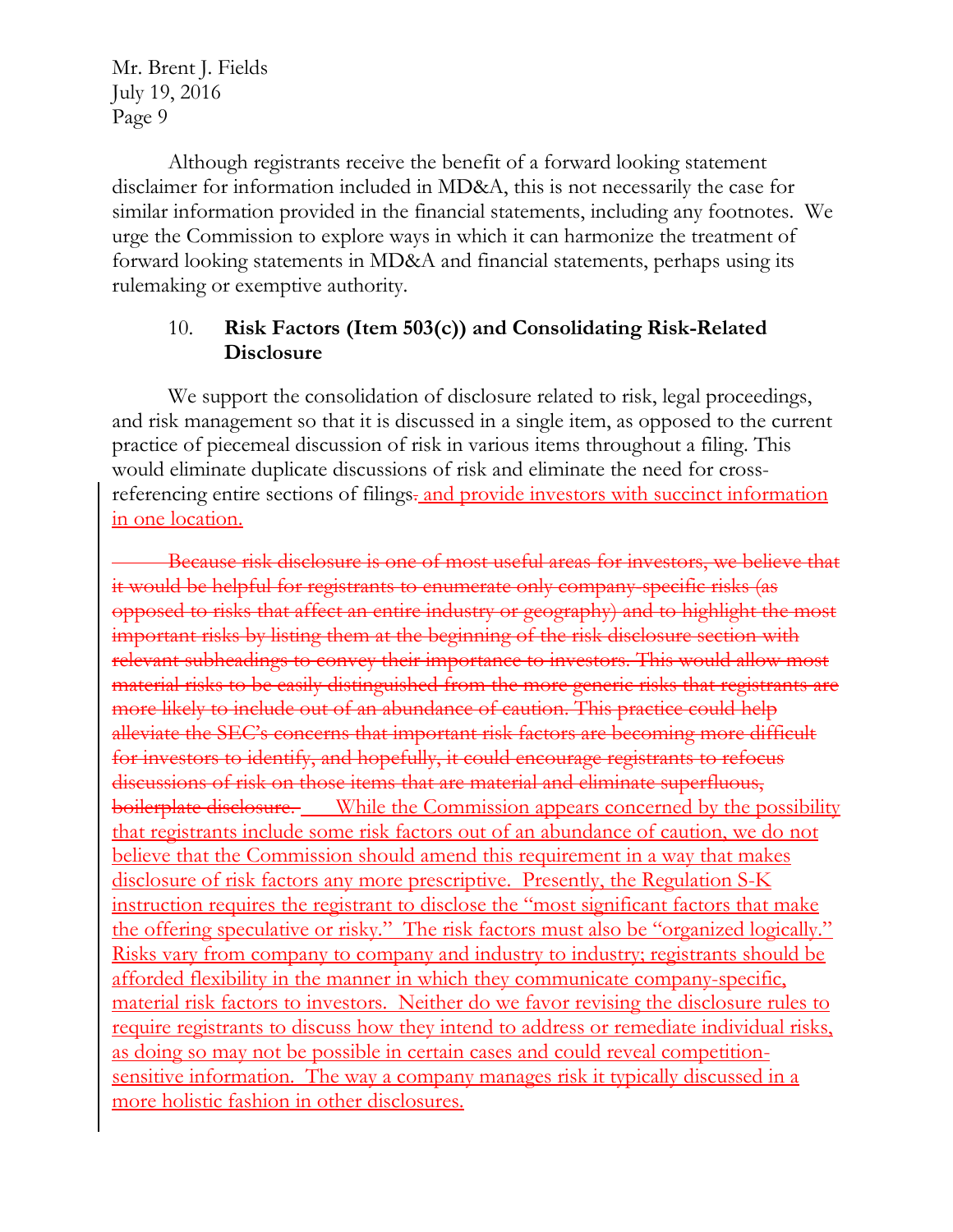### 11. **Disclosure of Approach to Risk Management and Risk Management Process**

With regard to risk management, information about a registrant's risk management process may be useful for investors to know how the identified risk factors are being addressed. However, because the details of a registrant's risk management process may be confidential, required disclosure of such information runs the risk of placing registrants at a competitive disadvantage. Thus, we support encouraging registrants to voluntarily disclose risk management information that is material, but only to the extent that it does not require them to disclose competitively sensitive information.

# 12. **Number of Equity Holders (Item 201(b))**

Because most investors now hold equity securities in street name through nominees or other intermediaries, providing the number of holders of a class of common equity does not provide meaningful information to investors. Thus, this item can safely be eliminated.

## 13. **Description of Capital Stock (Item 202)**

Item 202 disclosure should not be expanded to be included in periodic reports on Form 10-Q or Form 10-K. Investors can easily look to a registrant's organizational documents or registration statement to determine the terms and conditions of particular securities, and the current practice of reporting changes on Form 8-K and Schedule 14A is sufficient to keep investors informed. Repeating this information in other periodic filings is therefore unnecessary.

### 14. **Recent Sales of Unregistered Securities (Items 701(a)-(e))**

We believe this requirement has become less useful to investors because substantially the same disclosure appears elsewhere in a company's SEC filings. Specifically, if a company completes a material sale of securities to investors, companies typically discuss the transaction as part of MD&A liquidity and capital resources disclosures, if material. In addition, for a company subject to Securities Exchange Act reporting requirements, Form 8-K generally requires prompt disclosure of unregistered sales of equity securities, thus requiring the same basic disclosure as currently is separately required to be included in a company's Forms 10-Q and 10-K.

The information in Item 701 is already disclosed elsewhere, in MD&A and on Form 8-K. We do not believe there is a compelling reason to require repetition of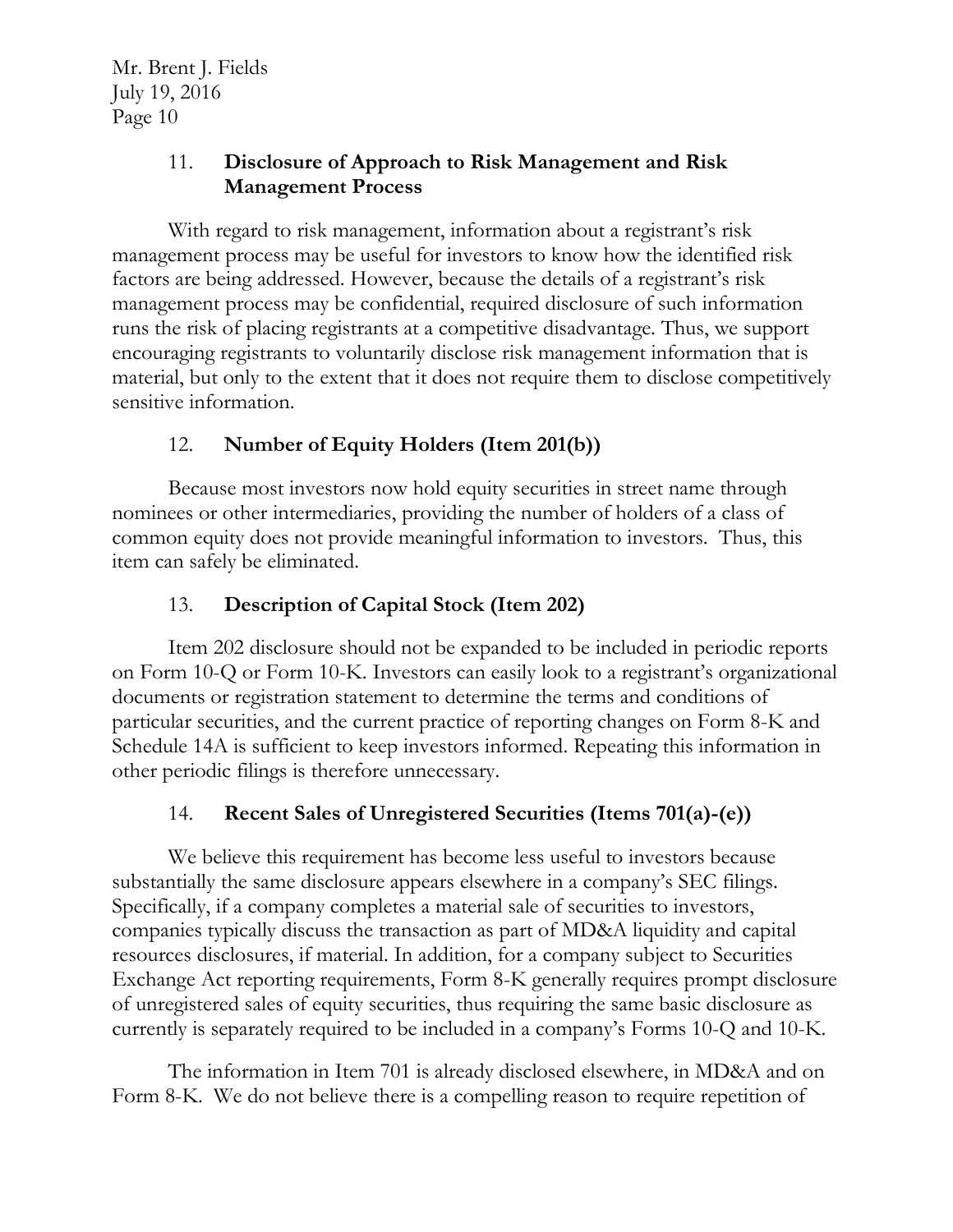this disclosure. Therefore, Item 701 should be eliminated as duplicative of these other disclosure requirements. In connection with the elimination of Item 701, the SEC should also increase the one percent threshold (five percent for smaller reporting companies) in Item 3.02 of Form 8-K, or better still, key it off of what is material to a given company.

### 15. **Purchases of Equity Securities by the Issuer and Affiliated Purchasers (Item 703)**

We believe current disclosure requirements under Item 703 are sufficient and should not be modified to be more granular or to require more frequent disclosure. The current quarterly disclosure is sufficient to provide material information to investors. Requiring disclosure more frequently, such as on a monthly basis, would impose an additional burden on registrants without providing investors with decisionuseful information.

# 16. **Exhibits (Item 601)**

Item 601 of Regulation S-K could be improved through the greater use of materiality filters. Along these lines, the Commission should review the item and eliminate all categories of documents that are presumptively material in favor of a materiality test that is dependent on each registrant's unique facts and circumstances under the *TSC-Basic* test.

For example, under Item  $601(b)(10)(ii)(c)$ , the Commission should not presume that any contract calling for the acquisition or sale of any property, plant or equipment is material when such contract exceeds 15 percent of consolidated fixed assets. A 15 percent threshold is both overinclusive for some companies and underinclusive for others. Instead, the Commission should only require that such acquisition contracts be filed as exhibits to the extent material to an understanding of a particular registrant's business taken as a whole.

Similarly, with regard to the requirement under Item  $601(b)(10)(ii)$  to file contracts upon which the registrant's business is substantially dependent, we generally oppose any absolute qualitative or quantitative disclosure thresholds for "substantial dependence." Modifications to Regulation S-K and requirements for exhibits should move away from one-size-fits all disclosure and emphasize materiality. Use of standardized qualitative or quantitative thresholds runs counter to the goals of modernization of Regulation S-K by leading to immaterial disclosure that is unhelpful to investors and burdensome to registrants.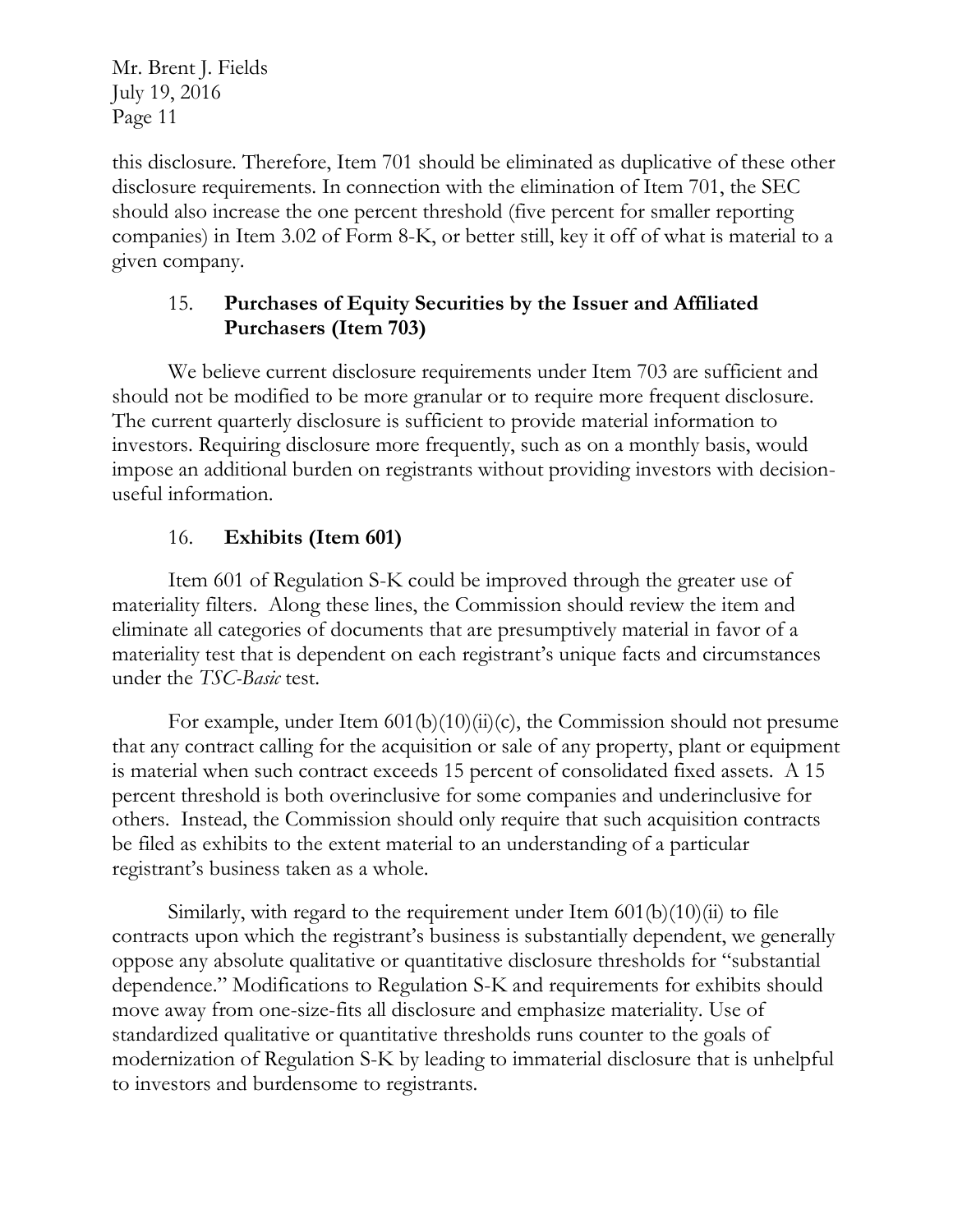Item 601(b)(21), which requires lists of subsidiaries, is another provision that produces little useful information for investors. Whether a particular registrant elects to conduct its business through one or a thousand subsidiaries is largely irrelevant to investors insofar as the registrant reports its results on a consolidated basis. Yet companies expend a great deal of effort each year to update the list as organizational structures change. We believe Item 601(b)(21) should be eliminated.

As a more general proposition, the SEC should explicitly allow registrants to omit personal confidential information in exhibits without applying for confidential treatment of information. Personal confidential information should be defined to include a specific list of items that may be automatically omitted, such as social security numbers and bank account numbers.

Finally, we also note that we support the use of hyperlinks for ease of finding exhibits incorporated by reference.

# 17. **Critical Accounting Estimates**

We believe the existing discussion of accounting policies provided by registrants in MD&A is sufficient. Accordingly, Item 303 should not be revised to require additional disclosure about critical accounting estimates. If the SEC has found that registrants merely repeat the discussion of accounting policies contained in the notes to the financial statements, then it should provide illustrative guidance regarding the type of disclosure it is seeking in MD&A. However, we would oppose the addition of strict definitions of "critical accounting estimates". We believe that clarification on the part of the SEC, such as through a revised interpretive release, should be sufficient to provide more meaningful disclosure related to accounting policies.

### 18. **Industry Guides**

We do not object in principle to the modernization of the industry guides to the extent doing so focuses on the disclosure of material information. We would oppose any effort to use the industry guides to expand special interest disclosure of one kind or another.<sup>5</sup> We also urge the Commission to better coordinate its industryspecific disclosures with other accounting standard-setters and other regulators who oversee those industries. For example, Guide 3 concerning bank holding companies

 $\overline{a}$ <sup>5</sup> We were surprised that the Commission would propose the substantive revision of the mining industry guide while it also seeks comment on this broader issue in the Concept Release.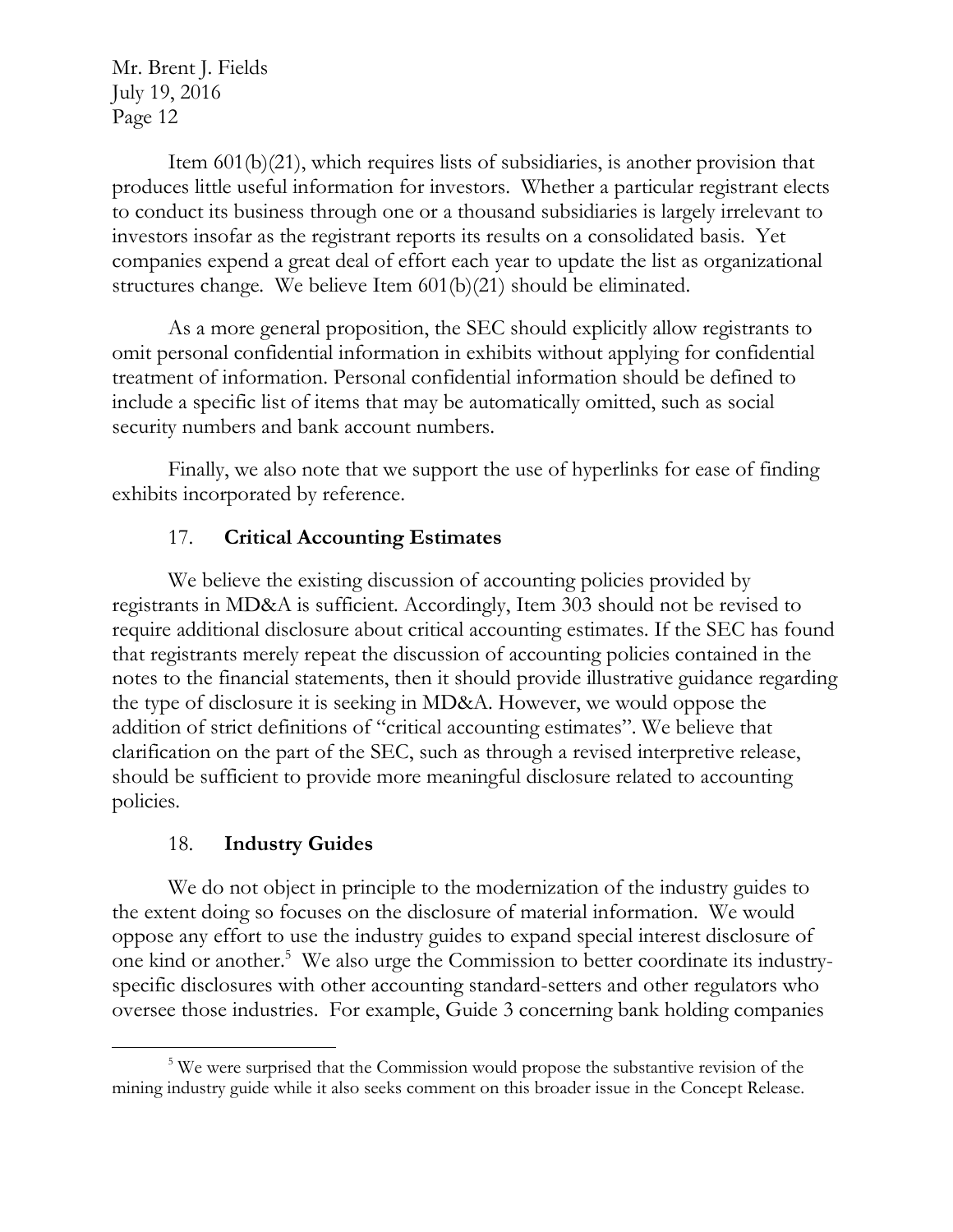has begun to diverge from requirements of the Federal Reserve Board, and Guide 6 concerning insurance companies includes tabular disclosure rendered duplicative by recent amendments to US GAAP by the Financial Accounting Standards Board.

#### **B. The Commission Should Not Expand Special-Interest Disclosure**

In recent years, various special interests increasingly have pressured public companies to provide information about topics other than their financial performance, operations, and strategy. These efforts effectively seek to reorient corporations away from their legal and fiduciary duties to maximize value for their shareholders and press them into service as agents of cultural, social, and political change. For example, special interest groups continue to call for public companies to disclose more concerning climate change, environmental impacts, political spending, social policy, and management of their internal affairs. These topics are often referred to by the acronym "ESG" for environmental, social, and governance issues; sometimes they are referred to as "sustainability" or "socially-oriented investing" issues.

ESG special interest groups have tried to shoehorn their respective preferred disclosures into the concept of materiality, straining it beyond its longstanding jurisprudential contours, usually by proposing to consider disclosure from the viewpoint of a wide range of stakeholders other than the reasonable investor. Their common goal is to use Commission-mandated disclosure to advance social or political goals. Often, these proposed disclosures are designed for the putative benefit of society at large, not investors; their intended "beneficiaries" may own no securities at all. Whatever each ESG proponent's exact purpose and intentions might be, we believe the effect would be to cause disclosure to stray beyond materiality. We further submit that forcing registrants to disclose nonmaterial information—especially information that costs a great deal to gather and report, like information concerning so-called "conflict minerals"—increases compliance costs, which ultimately are passed on to the registrant's business counterparties.

While public companies are always free to disclose ESG information on a voluntary basis, some policymakers, non-governmental organizations, and privatesector groups have focused in on public company disclosure documents filed with the SEC as the preferred place to include new mandatory disclosures on a wide range of ESG topics. Whether these proposed new disclosures seek to reveal material information to the reasonable investor for purposes of the federal securities laws and are consistent with the SEC's mission is very much a matter of debate. No matter the topic or the merit of the proposed disclosure's objective, the Supreme Court's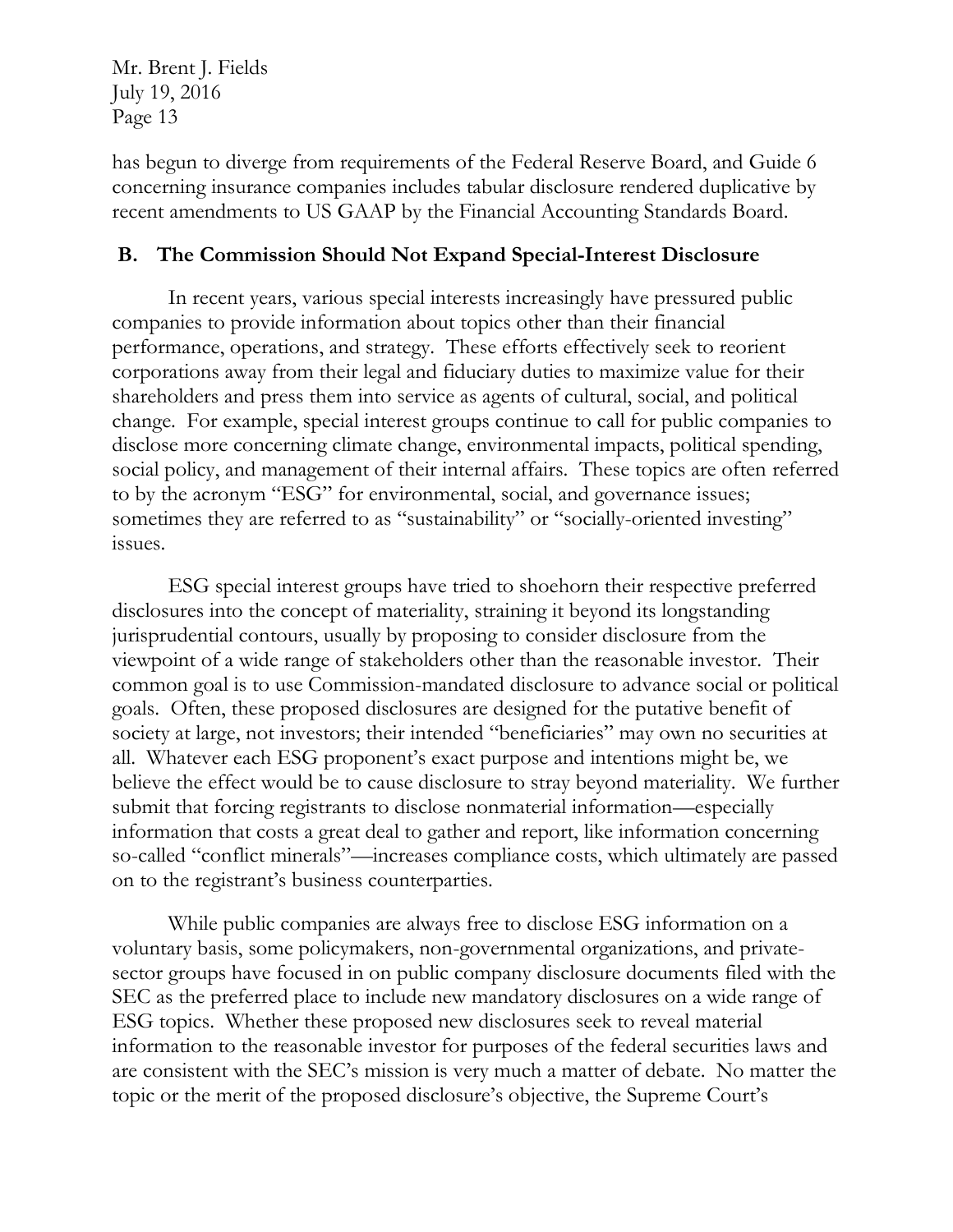$\overline{a}$ 

traditional materiality standard should be the benchmark as the SEC and other policymakers consider whether to impose new disclosure obligations on reporting companies. Regulation S-K should not be used to require public companies to disclose information that does not pass this test.

We do not believe that SEC-mandated disclosures should be used to further social or political motivations that the federal securities laws were not designed to advance. Shareholders who believe the firm they own should make such disclosures are free to pursue their strategies through the internal business governance structure.<sup>6</sup> The SEC disclosure regime should not be an avenue for special interests to impose their agenda on shareholders at large, particularly when doing so does not maximize long-term value creation at a company. The objective of many calling for new public company ESG disclosures is not the enhancement of shareholder value, but rather to achieve some social impact or political goal. These goals, if met, would in many cases contribute to an environment that makes it more difficult for businesses to innovate, compete, and grow.

Moreover, special interest disclosures risk politicizing the federal securities laws and the SEC while fostering regulatory uncertainty that is detrimental to investors and businesses alike. To the extent securities regulation becomes an instrument of social or political change, it becomes unmoored from its longstanding purposes as reflected in the SEC's mission. In turn, the bounds within which securities regulation is fashioned become porous, which in turn facilitates political and other types of opportunism. The federal securities laws – and thus the SEC as the agency that crafts, administers, and enforces the regulatory regime – become fair game to be used however those with the most influence would like.

The SEC's expertise centers on the operation, practices, and regulation of securities markets. The agency is not an expert about topics outside its mission, such as how to resolve difficult issues of a social or political nature. The SEC is not wellpositioned, for example, to address concerns relating to things like supply chain management, the environment, labor relations, the political process, and foreign affairs. While the agency's eighty-plus years as a capital markets regulator does wellposition it to address emerging and persistent issues in that arena, the SEC understandably struggles when asked to craft disclosures that are designed to achieve

<sup>&</sup>lt;sup>6</sup> We note that the overwhelming majority of investors regularly reject proxy proposals to make such disclosures. The average percentage vote for environment-related shareholder proposals, for example, has generally held constant between 11 and 21% over the last decade, according to a recent study by the Manhattan Institute. <http://www.proxymonitor.org/Forms/2016Finding2.aspx>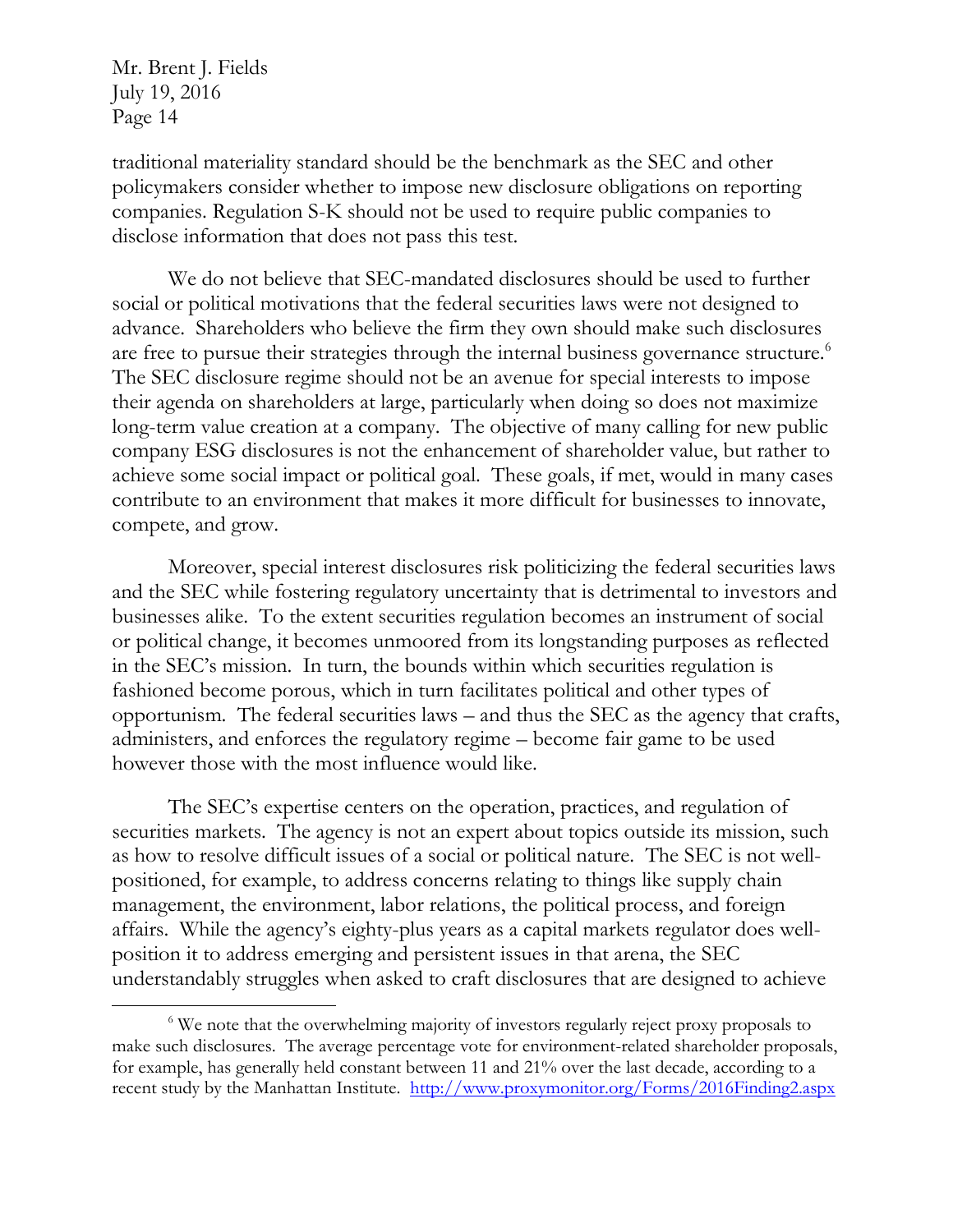goals other than protecting investors, maintaining fair, orderly, and efficient markets, and facilitating capital formation.

Likewise, the SEC's expertise is not implicated simply because disclosure is involved. The SEC's expertise is only implicated when the goals of the disclosure are within the scope of the SEC's mission. The Coalition believes that goals outside the SEC's mission should be left to other governmental bodies, civil society organizations, and the private sector to address by means other than the federal securities laws. Thus, we believe the SEC should tread lightly when it comes to compelling so-called sustainability disclosure.

#### **C. The Commission Should Make Greater Use of Scaled Disclosure to Encourage Capital Formation**

Registrants of different sizes, longevity as filers, and industries face disparate burdens in complying with the Commission's many disclosure obligations. A growing body of economic research demonstrates that young, dynamic companies spur a disproportionate amount of job creation in the United States. While these companies often need growth capital in the form of equity investments, an overly burdensome disclosure regime (particularly under Regulations S-K and S-X) can serve to discourage capital formation for these companies in the public markets. Likewise, even mature companies can be hamstrung if the costs and burdens of compliance outweigh the benefits of a public listing.

When investment does not occur because of these regulatory burdens, a wide range of stakeholders is impacted beyond the individual managers and shareholders of a particular company. Potential employees are affected because new employment opportunities will not be created. Additionally, consumers may not see new products brought to market, and new firms may not enter markets to create competition. As a result, growth will slow, harming not just investors but also the broader economy.

Scaling disclosure commensurate with an issuer's size and longetivy as a filer has proved to be an effective tool for encouraging participation in the public capital markets without denying investors access to material information. It is also wholly consistent with the congressional intent expressed in the JOBS Act and the securities law provisions of the FAST Act. Accordingly, the Commission should continue to consider additional opportunities to expand the use of scaled disclosure beyond the current classification of smaller reporting companies and emerging growth companies. We do not recommend, however, tying eligibility for scaled disclosure to a certain proportion of companies, such as a percentile of market capitalization. Such a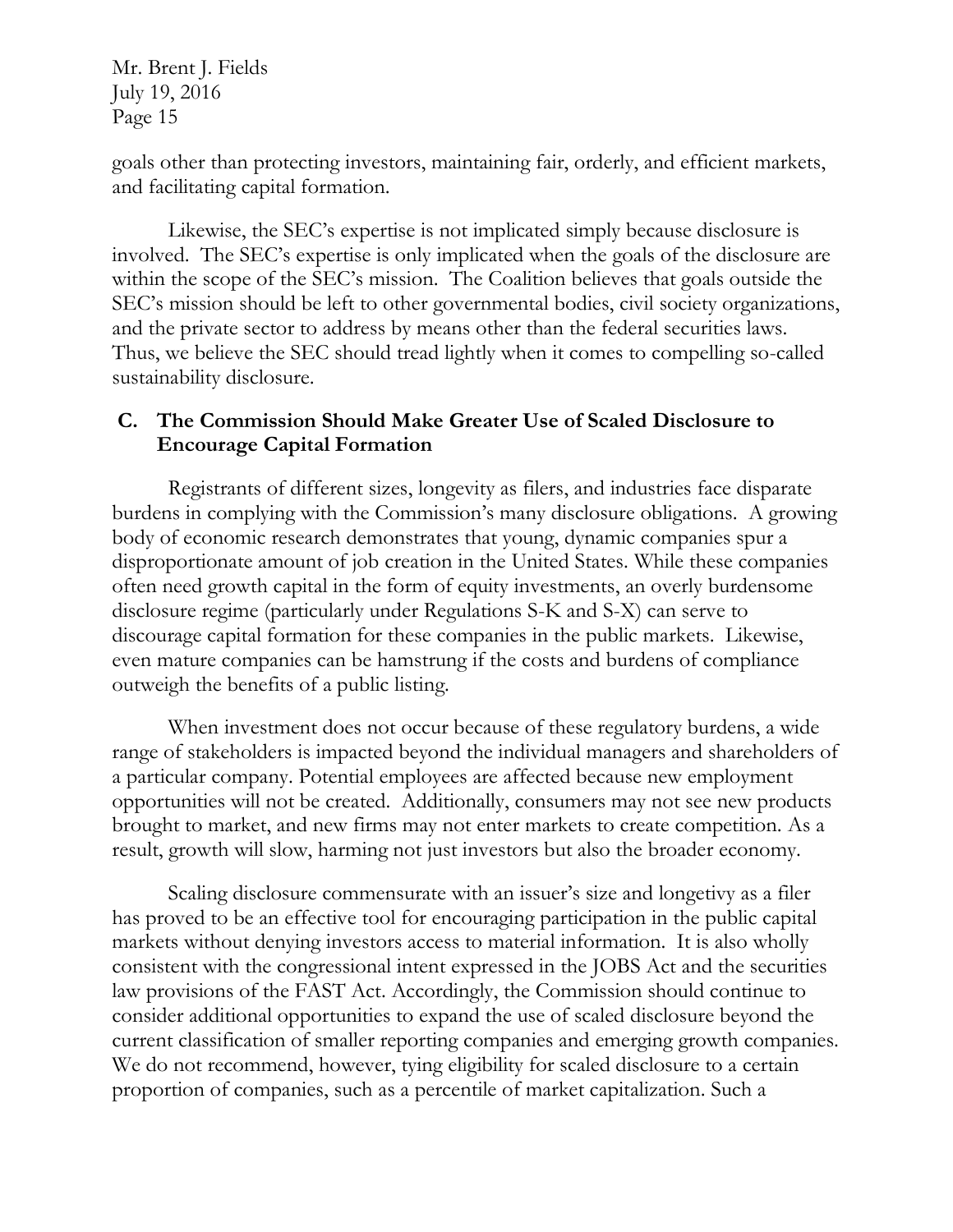$\overline{a}$ 

measure would not be as easy to determine as established metrics, and could result in difficulty and increased uncertainty regarding a particular registrant's eligibility for scaled disclosure. Moreover, the costs of preparing disclosures are often absolute, so tying the requirement to file them to a relative metric would be inappropriate.

Although we intend to comment separately on the Commission's recent proposal to increase the financial thresholds in the "smaller reporting company" definition<sup>7</sup>, we believe such efforts are a step in the right direction. We also endorse the recent unanimous recommendations of the SEC's Advisory Committee on Small and Emerging Companies. In its report delivered to the Commission on September 23, 2015,<sup>8</sup> this committee made a series of very sensible suggestions, including the following:

- revising the definition of "smaller reporting company" to include companies with a public float of up to \$250 million;
- providing smaller reporting companies with the same disclosure accommodations available to emerging growth companies, including:
	- **Exemption from the requirement to conduct "say on pay" and "say when** on pay' votes;
	- exemption from rules requiring mandatory audit firm rotation;
	- exemption from pay versus performance disclosure; and
	- allow compliance with new accounting standards on the date that private companies are required to comply;
- revising the definition of "accelerated filer" to include companies with a public float of \$250 million or more, but less than \$700 million;<sup>9</sup> and

<sup>7</sup> Release No. 33-10107, *Amendments To Smaller Reporting Company Definition* (June 27, 2016).

<sup>&</sup>lt;sup>8</sup> The full report is available at  $\frac{https://www.sec.gov/info/smallbus/asec/asec-}$ [recommendations-expanding-simplified-disclosure-for-smaller-issuers.pdf.](https://www.sec.gov/info/smallbus/acsec/acsec-recommendations-expanding-simplified-disclosure-for-smaller-issuers.pdf)

<sup>&</sup>lt;sup>9</sup> As a result of such revision, the requirement to provide an auditor attestation report under Section 404(b) of the Sarbanes-Oxley Act would no longer apply to companies with public float between \$75 million and \$250 million.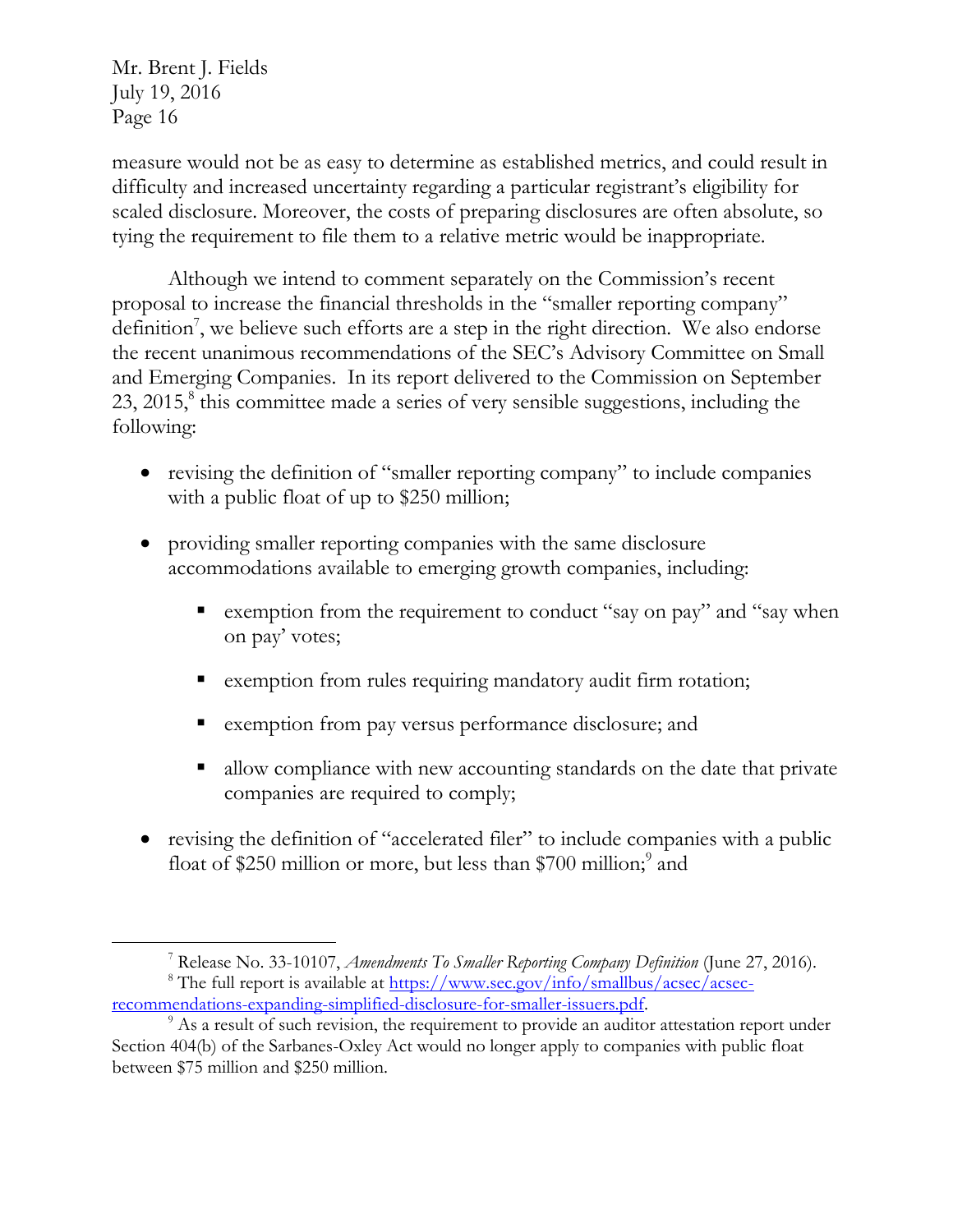> exempting smaller reporting companies from XBRL tagging and from filing immaterial attachments to material contracts.

### **D. The Commission Should Consider Additional Techniques for Modernizing the Format of Disclosure Documents**

Whatever the substantive content of the disclosure requirements in Regulation S-K may be, information should be disclosed in a way that makes it easier for investors to access the information and understand it. Accordingly, in evaluating disclosure effectiveness, the Commission should consider how technology can improve the way information is presented and delivered to investors.

The Commission's basic system of delivering reports on a periodic basis to investors originated decades ago in a pre-Internet era in which receiving company reports via the postal service, print media and the SEC's public reference rooms were the primary ways of obtaining detailed information about public companies. The launch of EDGAR in the early 1990s introduced the public reporting process to the computer age, but EDGAR's virtual file cabinet of documents has also become a relic of an earlier time. Both companies and investors have become far more sophisticated in their use of technology to prepare and review disclosure documents, and we believe it is the appropriate time for the Commission to begin a process for modernizing the fundamental format of document delivery.

As you know, the Commission's 21<sup>st</sup> Century Disclosure Initiative produced a detailed report on the topic of disclosure modernization,<sup>10</sup> and many of those recommendations are still worthy of further pursuit. The "company file" discussed at length in this report is one possible solution, but we believe the Commission should consider other alternatives that incorporate new technology as well. In the meantime, below we provide some comments on a series of stop-gap measures for improving the current document delivery system.

## 1. **Cross-Referencing**

 $\overline{a}$ 

Cross-referencing should be encouraged as a method of avoiding repetitious disclosure. For disclosure that contains numerous instances of cross-referencing, the

<sup>&</sup>lt;sup>10</sup> Staff Report, *Toward Greater Transparency: Modernizing the Securities and Exchange Commission's Disclosure System* (Jan. 2009), available at [https://www.sec.gov/spotlight/disclosureinitiative/report.pdf.](https://www.sec.gov/spotlight/disclosureinitiative/report.pdf)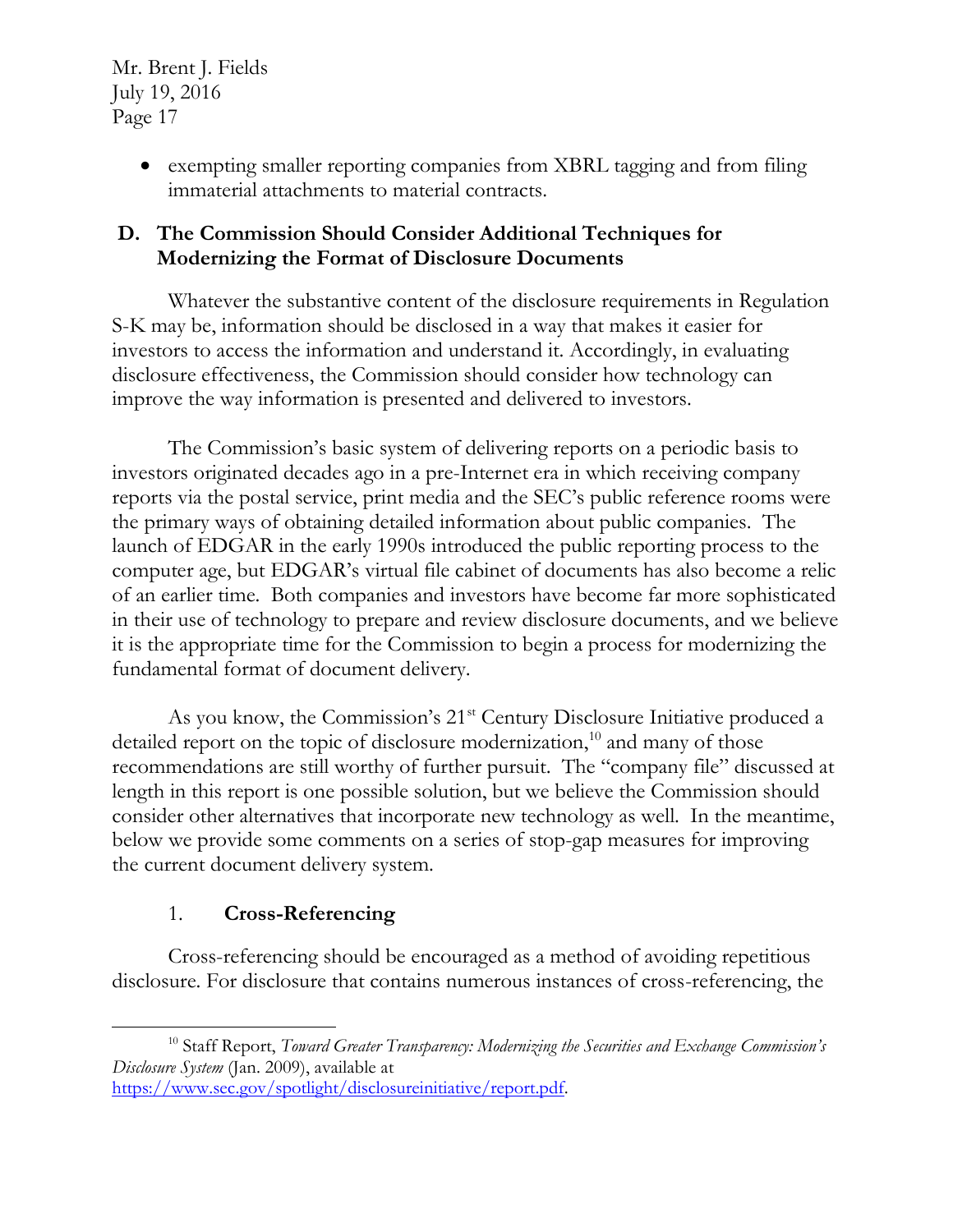addition of a summary page including a list of cross-references with hyperlinks would be helpful for investors to more easily navigate through filings.

Despite its convenience, the use of extensive cross-referencing does highlight a problem inherent in Regulation S-K and the SEC's periodic reports, which is the requirement to disclose substantially similar information in multiple places. We recommend that the SEC work toward consolidating and eliminating duplicative disclosure requirements to decrease the need for frequent use of cross-referencing in the first place.

### 2. **Incorporation by Reference**

The SEC should continue to permit and encourage incorporation by reference in order to avoid repetition of information. This technique is also useful because it can draw investors' attention to those items that have not changed since the previous filing, which can be helpful in noting updated information. Incorporation by reference can be facilitated through the expanded use of hyperlinks, as discussed below.

### 3. **Hyperlinks**

 $\overline{a}$ 

We support the current permitted use of hyperlinks to make disclosure more user-friendly for investors. It is relatively easy for registrants to utilize available technology for including hyperlinks to increase the readability of filings. The Commission should continue to encourage the use of hyperlinks to allow investors to navigate throughout a filing and to easily access other documents referenced within a filing.

We also urge the Commission to permit a greater use of hyperlinks to information outside the EDGAR system. For example, most registrants maintain websites that are very useful sources of information for investors. Indeed, several SEC rules now require registrants to post information to their websites and make the corresponding website addresses available in their SEC reports.<sup>11</sup> Recognizing the increasingly important role that registrants' websites play, the SEC should permit hyperlinks to additional information on those company websites. Because of the dynamic nature of websites, including changes in URLs and ongoing removal of historical information, we would not object if, as a condition to hyperlinking to a source outside EDGAR, the SEC were to require registrants to maintain separate

 $11$  For example, Item 407 of Regulation S-K permits or requires registrants to make various information about corporate governance available on their corporate websites.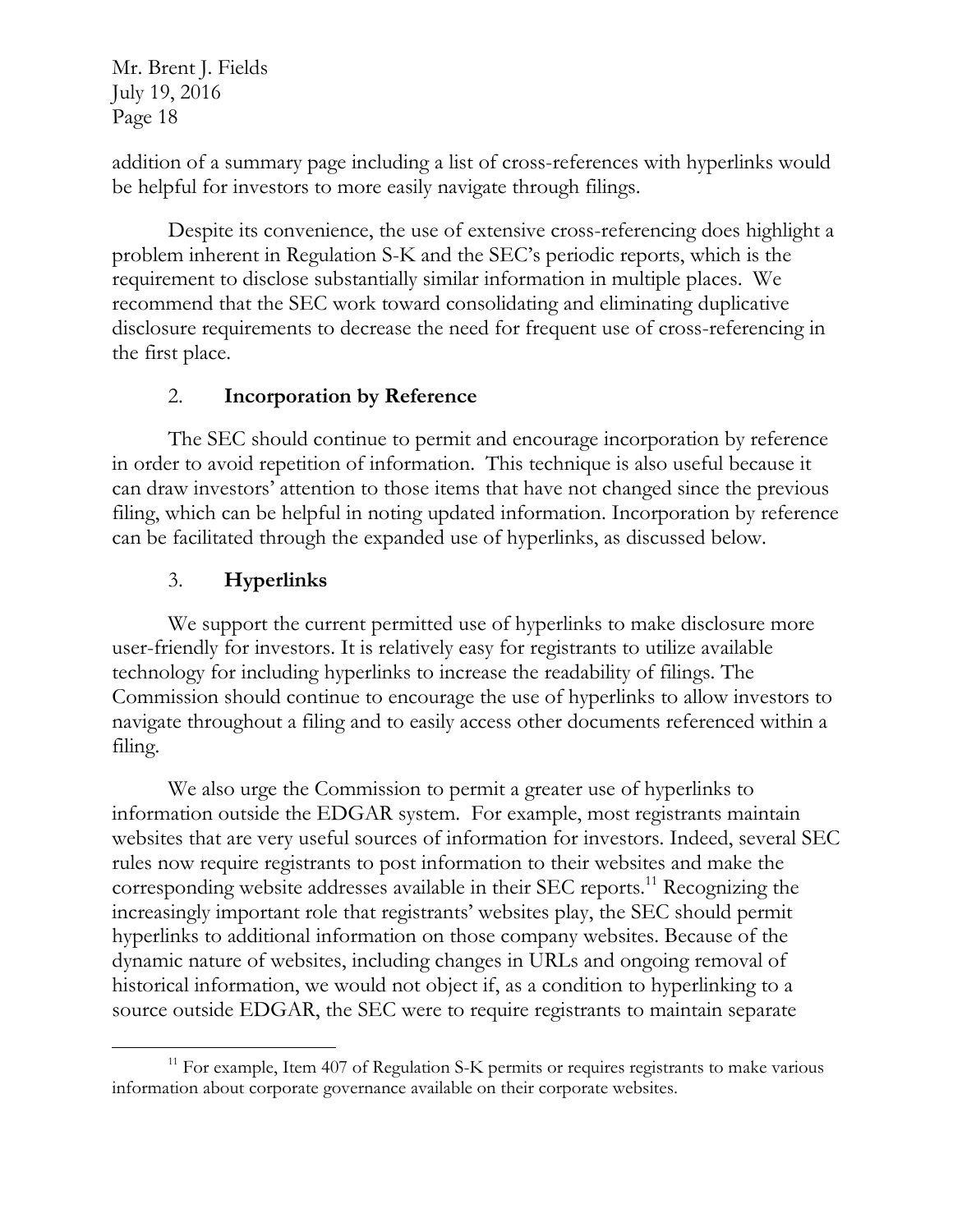records of hyperlinked information so that an archive would be available should SEC personnel wish to see it.

## 4. **Company Websites**

Consistent with our earlier comments advocating for increased ability to hyperlink to external sources, we also encourage the Commission to give registrants the option of satisfying more of their disclosure obligations through the use of incorporation by reference to company websites. We do not believe that making this accommodation would present any undue burden on investors, since SEC rules already require website disclosure of some company information and many investors have become accustomed to using company websites to obtain other company information. Permitting this practice should also produce cost savings for registrants by permitting them to avoid duplication of effort.

### 5. **Specific Formatting Requirements**

We support granting registrants increased flexibility with regard to the order, numbering and captioning of items so that they can tailor the overall format of their disclosure documents in a way they determine is most useful to their investors. Likewise, we request that the Commission permit the greater use of charts, tables and other graphics to satisfy individual disclosure items. In these ways, we believe registrants could then more effectively communicate information that is material to understanding their particular companies.

### 6. **Layered Disclosure**

We support the greater use of layered disclosure, in a method that balances providing clear information to investors with avoiding repetition. The addition of a summary introduction highlighting key events and updates from the most recent fiscal period could provide investors with a helpful overview before reviewing the details contained in lengthy disclosure. Again, we believe registrants best understand their own investor bases and should have the flexibility to provide decision-useful information to them.

However, while registrants should have the option of providing layered disclosure if they elect, we do not support requiring numerous methods of presenting information that is tailored toward different investors of varying levels of sophistication. Requiring the same information to be presented in a myriad of ways would be burdensome for registrants to prepare and would create confusion for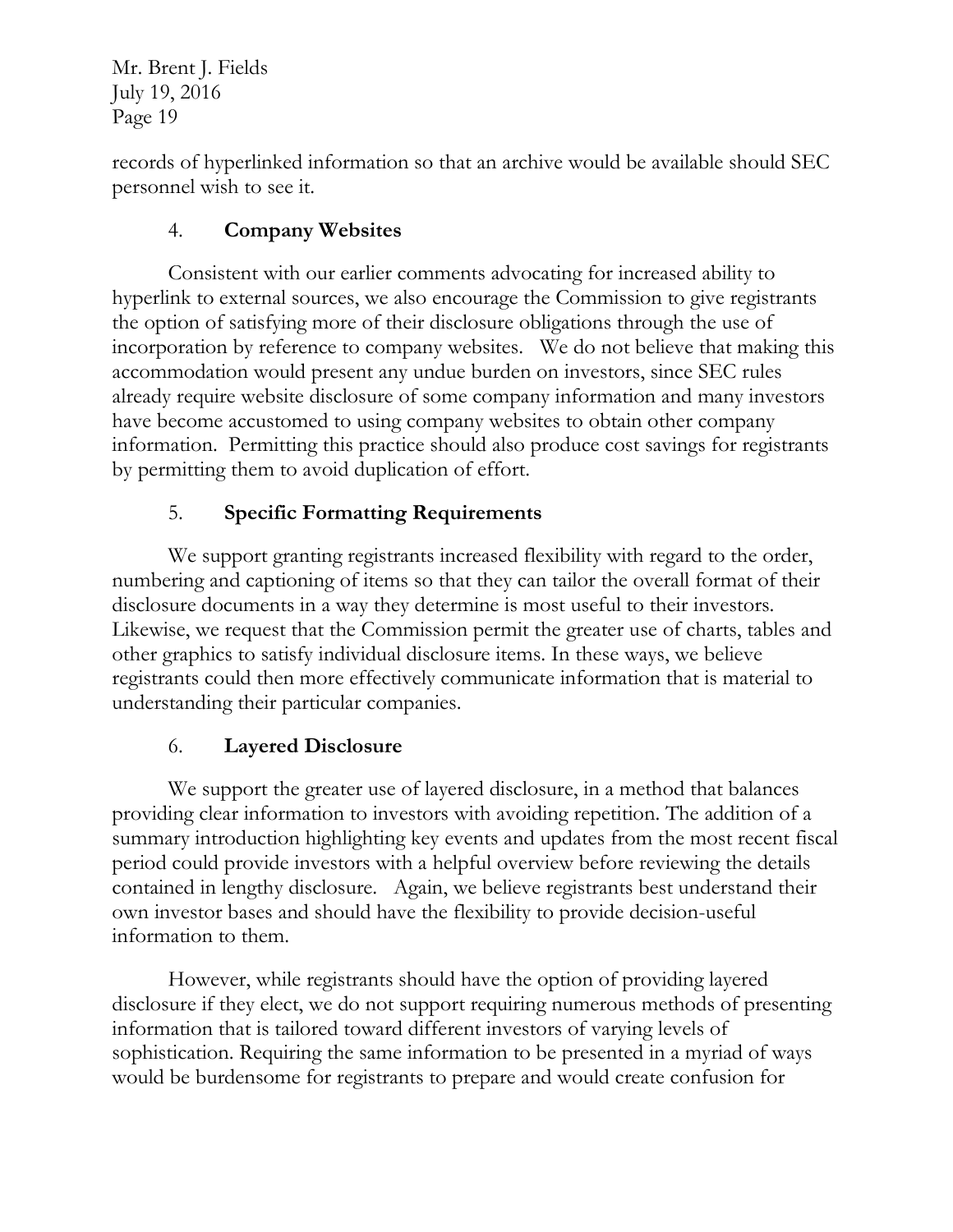investors by making information more difficult to find and increasing the length of filings.

#### 7. **Structured Disclosures**

While we understand the potential usefulness of standardized markup languages such as XBRL for investors to be able to compare data across registrants, the SEC should be mindful of the significant cost and time burden it presents for registrants. In particular, scaled requirements for emerging growth companies and smaller reporting companies should be maintained and expanded.

It would also be advisable for the SEC to examine empirically how many investors actually use this data. While XBRL tagging may seem beneficial in theory, if the data is not actually being used by a significant number of investors, then these requirements may place an undue burden on registrants. Several recent SEC pronouncements make the basic assumption that investors widely use XBRL data, but our own experience is contrary to this assumption. We do not support the further expansion of XBRL or similar requirements without a thorough study of the issue.

The SEC should also look into finding a system that is easier for registrants to use. As noted in the Concept Release, the current system involves much complexity, which involves a need for registrants to outsource the task of tagging data. Accordingly, the SEC should examine the usefulness of the current system and whether there is a better, more user-friendly system available.

### **Conclusion**

The Coalition believes that Regulation S-K should be modernized in a way that streamlines disclosure and emphasizes materiality, to ensure that investors are provided with meaningful, non-repetitive information and registrants are not burdened with overwhelming disclosure requirements. In the SEC's effort to modify Regulation S-K, we caution against the use of rigid, one-size-fits-all disclosure methods, which we believe would perpetuate existing problems with lengthy disclosure that is of limited use to investors. Requiring controversial disclosures intended to satisfy the idiosyncratic needs of special-interest groups should not become a routine feature of SEC rules. Additionally, the SEC should use this opportunity to encourage registrants to eliminate boilerplate, immaterial information that has increasingly crept into filings as a result of fear of liability. Finally, we also believe that it is incumbent for the SEC to perform an analysis on how any proposed